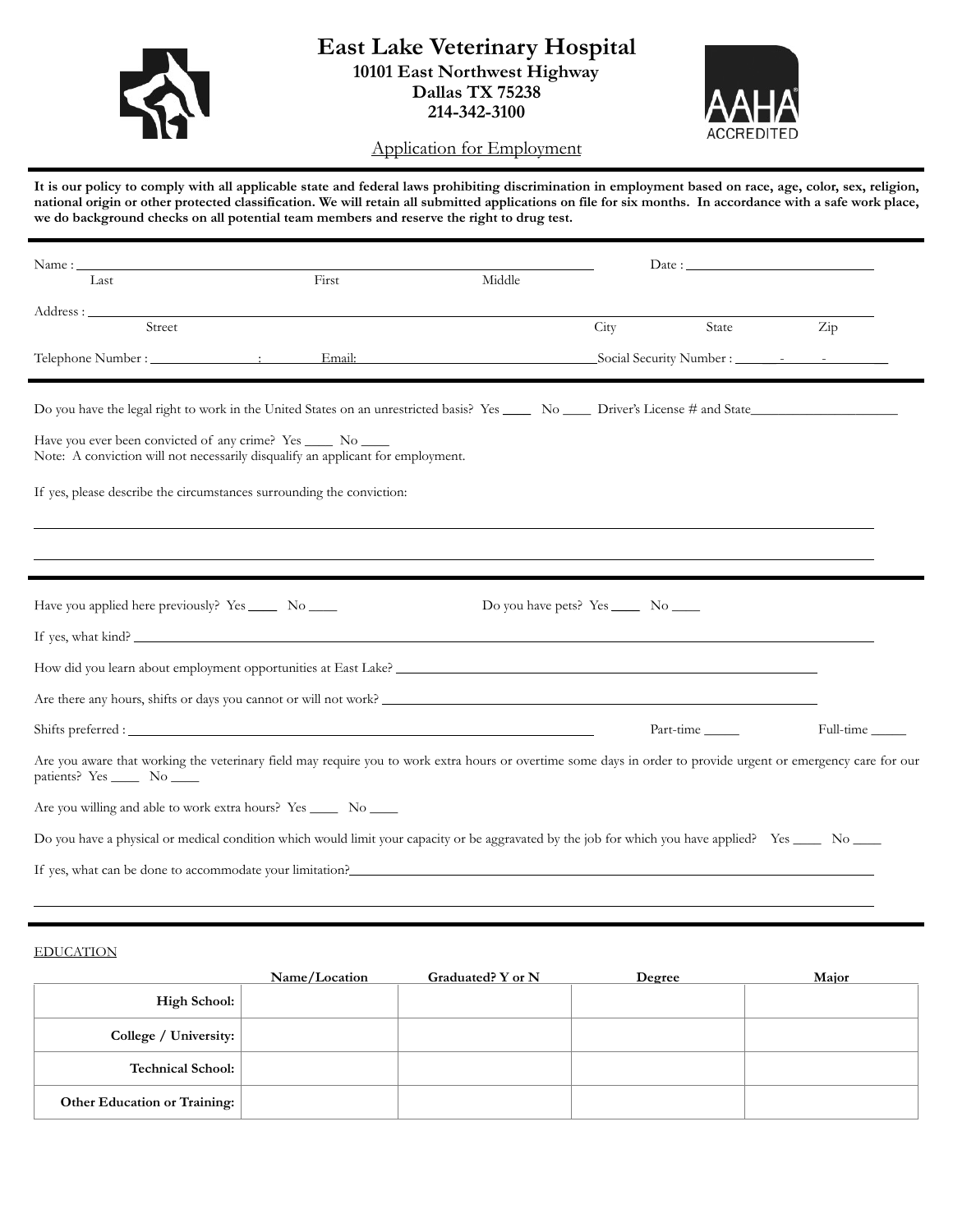### **POSITION APPLIED FOR :**

| Work History:                                                                                                                          | <u> 1989 - Johann Stoff, deutscher Stoffen und der Stoffen und der Stoffen und der Stoffen und der Stoffen und de</u> |                                                                                                                                                                                                                               |  |
|----------------------------------------------------------------------------------------------------------------------------------------|-----------------------------------------------------------------------------------------------------------------------|-------------------------------------------------------------------------------------------------------------------------------------------------------------------------------------------------------------------------------|--|
|                                                                                                                                        |                                                                                                                       |                                                                                                                                                                                                                               |  |
|                                                                                                                                        |                                                                                                                       |                                                                                                                                                                                                                               |  |
|                                                                                                                                        |                                                                                                                       | Starting position :                                                                                                                                                                                                           |  |
| End date:                                                                                                                              |                                                                                                                       |                                                                                                                                                                                                                               |  |
|                                                                                                                                        |                                                                                                                       |                                                                                                                                                                                                                               |  |
|                                                                                                                                        | Reason for leaving :                                                                                                  |                                                                                                                                                                                                                               |  |
|                                                                                                                                        |                                                                                                                       |                                                                                                                                                                                                                               |  |
|                                                                                                                                        |                                                                                                                       |                                                                                                                                                                                                                               |  |
| Start date:                                                                                                                            |                                                                                                                       |                                                                                                                                                                                                                               |  |
|                                                                                                                                        | Departing pay / week : _______________                                                                                |                                                                                                                                                                                                                               |  |
|                                                                                                                                        |                                                                                                                       | Description of duties: Note that the contract of the contract of the contract of the contract of the contract of the contract of the contract of the contract of the contract of the contract of the contract of the contract |  |
|                                                                                                                                        |                                                                                                                       |                                                                                                                                                                                                                               |  |
|                                                                                                                                        |                                                                                                                       |                                                                                                                                                                                                                               |  |
|                                                                                                                                        |                                                                                                                       |                                                                                                                                                                                                                               |  |
|                                                                                                                                        |                                                                                                                       |                                                                                                                                                                                                                               |  |
|                                                                                                                                        | Departing pay / week : _____________                                                                                  |                                                                                                                                                                                                                               |  |
|                                                                                                                                        |                                                                                                                       |                                                                                                                                                                                                                               |  |
|                                                                                                                                        |                                                                                                                       |                                                                                                                                                                                                                               |  |
| May we contact your present employer? Yes _______ No _____                                                                             |                                                                                                                       |                                                                                                                                                                                                                               |  |
| In addition to your work history, what other experiences, skills or qualifications would especially fit you for work with our company? |                                                                                                                       |                                                                                                                                                                                                                               |  |
|                                                                                                                                        |                                                                                                                       |                                                                                                                                                                                                                               |  |
|                                                                                                                                        |                                                                                                                       |                                                                                                                                                                                                                               |  |

What are your personal career goals long term?

\_\_\_\_\_\_\_\_\_\_\_\_\_\_\_\_\_\_\_\_\_\_\_\_\_\_\_\_\_\_\_\_\_\_\_\_\_\_\_\_\_\_\_\_\_\_\_\_\_\_\_\_\_\_\_\_\_\_\_\_\_\_\_\_

### **Authorization**

"I certify that the facts contained in this application are true and complete to the best of my knowledge and understand that, if employed, falsified statements on this application shall be grounds for dismissal. I authorize investigation of all statements contained herein and the references and employers listed above to give you any and all information they may have, personal or otherwise, and release the company from all liability for any damage that may result from utilization of any such information. I also understand and agree that no representative of the company has any authority to enter into any agreement for employment for any specified period of time, or make any agreement contrary to the foregoing, unless it is in writing and signed by an authorized company representative."